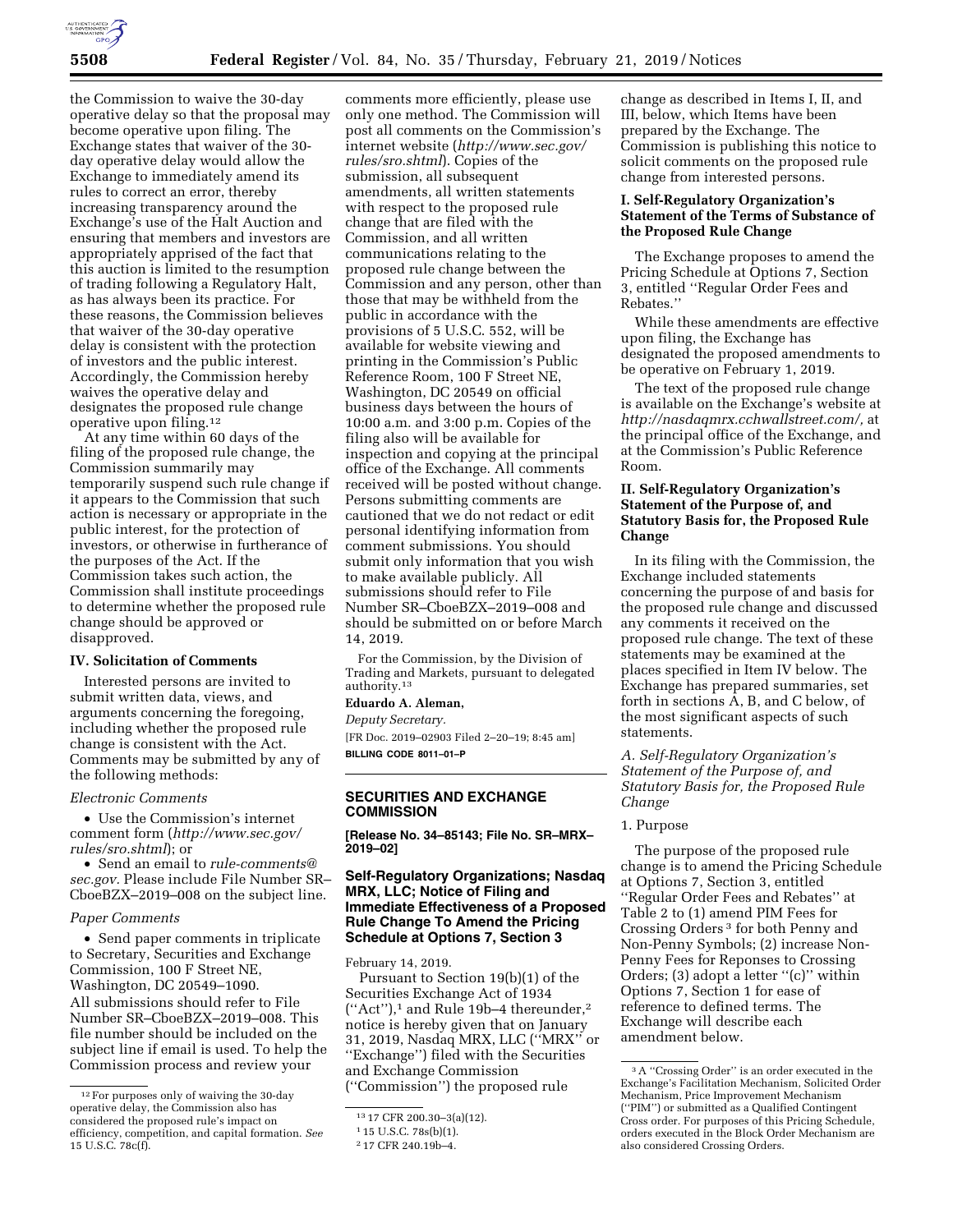### Fees for Crossing Orders

Today, MRX assesses a Fee for Crossing Orders in Penny and Non-Penny Symbols of \$0.20 per contract for Market Maker,4 Non-Nasdaq MRX Market Maker,<sup>5</sup> Firm Proprietary,<sup>6</sup> Broker-Dealer,7 and Professional Customer 8 orders, and \$0.00 per contract for Priority Customer Orders.9 These fees apply to both originating and contra-side orders for all Crossing Orders.

MRX proposes to continue assessing the Fees for Crossing Orders in Table 2 for Penny and Non-Penny Symbols with respect to originating PIM Orders. MRX proposes to assess a Fee for Crossing Orders in all symbols for PIM orders of \$0.05 per contract provided a market participant is on the contra-side of a PIM auction. This fee would apply to all market participants. This fee represents a reduced fee for Market Maker, Non-Nasdaq MRX Market Maker, Firm Proprietary, Broker-Dealer, and Professional Customer orders (from \$0.20 to \$0.05 per contract) and an increased fee for Priority Customers (from \$0.00 to \$0.05 per contract).10

Further, MRX proposes to pay a rebate to an originating Priority Customer PIM Order that executes with a response (an order or quote), other than the PIM contra-side order, of \$0.40 per contract in Penny Symbols and \$1.00 per contract in Non-Penny Symbols. The Exchange believes that this proposal will encourage greater participation in PIM auctions.

The Exchange proposes to amend note 1 within the Pricing Schedule at Options 7, Section 3 to add ''-side'' after the term ''contra'' in the existing

6A ''Firm Proprietary'' order is an order submitted by a Member for its own proprietary account.

7A ''Broker-Dealer'' order is an order submitted by a Member for a broker-dealer account that is not its own proprietary account.

8A ''Professional Customer'' is a person or entity that is not a broker/dealer and is not a Priority Customer.

9A ''Priority Customer'' is a person or entity that is not a broker/dealer in securities, and does not place more than 390 orders in listed options per day on average during a calendar month for its own beneficial account(s), as defined in Nasdaq MRX Rule 100(a)(37A).

10MRX is not amending fees with respect the Facilitation Mechanism, Solicited Order Mechanism, or an order submitted as a Qualified Contingent Cross order or an order executed in the Block Order Mechanism.

sentence. The Exchange also proposes to add the following text to that sentence, ''. . . except for PIM Orders. With respect to PIM Orders, the Fees for Crossing Orders apply to PIM originating orders, however all market participants on the contra-side of a PIM auction will be assessed a Fee for Crossing Orders of \$0.05 per contract. An originating Priority Customer PIM Order that executes with any response (order or quote), other than the PIM contra-side order, will receive a rebate of \$0.40 per contract in Penny Symbols and \$1.00 per contract in Non-Penny Symbols.''

### Fees for Responses to Crossing Orders

Today, MRX assesses a Fee for Responses to Crossing Orders of \$0.50 per contract in Penny Symbols to all market participants and \$0.95 per contract in Non-Penny Symbols to all market participants.

MRX proposes to increase the Fees for Responses to Crossing Orders in Non-Penny Symbols from \$0.95 to \$1.10 per contract for all market participants. No changes are proposed to Penny Symbols for Fees for Reponses to Crossing Orders. The Exchange proposes to utilize the increased rate to offer rebates to Priority Customers who submit PIM Orders as described above.11

# Options 7, Section 1

The Exchange proposes to amend Options 7, Section 1 to add a letter ''(c)'' before certain defined terms for ease of reference.

#### 2. Statutory Basis

The Exchange believes that the proposed rule change is consistent with Section  $6(b)$  of the Act,<sup>12</sup> in general, and furthers the objectives of Sections  $6(b)(4)$  and  $6(b)(5)$  of the Act,<sup>13</sup> in particular, in that it provides for the equitable allocation of reasonable dues, fees, and other charges among members and issuers and other persons using any facility, and is not designed to permit unfair discrimination between customers, issuers, brokers, or dealers. The Exchange believes that the proposed changes will attract PIM order flow to MRX, which will create trading opportunities on MRX to the benefit of all Members.

#### Fees for Crossing Orders

The Exchange believes that its proposal to assess contra-side PIM Orders a reduced Fee for Crossing Orders in both Penny and Non-Penny Symbols of \$0.05 per contract instead of \$0.20 per contract to Market Maker, Non-Nasdaq MRX Market Maker, Firm Proprietary, Broker-Dealer, and Professional Customer orders is reasonable because the Exchange proposes to encourage theses market participants to submit a greater amount of order flow to the MRX PIM auction. The Exchange believes that it is reasonable to assess Priority Customers an increased \$0.05 per contract Fee for Crossing Orders 14 for contra-side PIM Orders in Penny and Non-Penny Symbols because the Exchange is also offering Priority Customers an opportunity to receive a rebate of \$0.40 per contract in Penny Symbols and \$1.00 per contract in Non-Penny Symbols for any originating Priority Customer PIM Order that executes with any response, other than the PIM contraside order. As is the case today, Priority Customers will not pay a Fee for Crossing Orders in Penny and Non-Penny Symbols with respect originating PIM Orders and non-PIM Crossing Order transactions.

The Exchange believes that its proposal to assess contra-side PIM Orders a lower Fee for Crossing Orders in both Penny and Non-Penny Symbols of \$0.05 per contract instead of \$0.20 per contract to Market Maker, Non-Nasdaq MRX Market Maker, Firm Proprietary, Broker-Dealer, and Professional Customer orders is equitable and not unfairly discriminatory because the Exchange will uniformly charge all market participants, except Priority Customers, a lower contra-side Fee for Crossing PIM Orders in Penny and Non-Penny Symbols. While a Priority Customer's contra-side Fee for Crossing PIM Orders will increase from \$0.00 to \$0.05 per contract in both Penny and Non-Penny Symbols, the Priority Customer has an opportunity to receive a rebate of \$0.40 per contract in Penny Symbols and \$1.00 per contract in Non-Penny Symbols for any originating Priority Customer PIM Order that executes with any response, other than the PIM contraside order. As is the case today, Priority Customers will not pay an originating Fee for PIM Orders. Further, the Exchange notes that Priority Customer interest brings valuable liquidity to the

<sup>4</sup>A ''Market Maker'' is a market maker as defined in Nasdaq MRX Rule 100(a)(30). Market Maker fees discussed in this section also apply to Market Maker orders sent to the Exchange by Electronic Access Members.

<sup>5</sup>A ''Non-Nasdaq MRX Market Maker'' is a market maker as defined in Section 3(a)(38) of the Securities Exchange Act of 1934, as amended, registered in the same options class on another options exchange.

<sup>&</sup>lt;sup>11</sup> MRX proposes herein to pay a rebate to an originating Priority Customer PIM Order that executes with any response, other than the PIM contra-side order, of \$0.40 per contract in Penny Symbols and \$1.00 per contract in Non-Penny Symbols.

<sup>12</sup> 15 U.S.C. 78f(b).

<sup>13</sup> 15 U.S.C. 78f(b)(4) and (5).

<sup>14</sup>Today, Priority Customers pay no Fee for Crossing Orders (originating or contra-side orders) with respect to PIM transactions in either Penny or Non-Penny Symbols.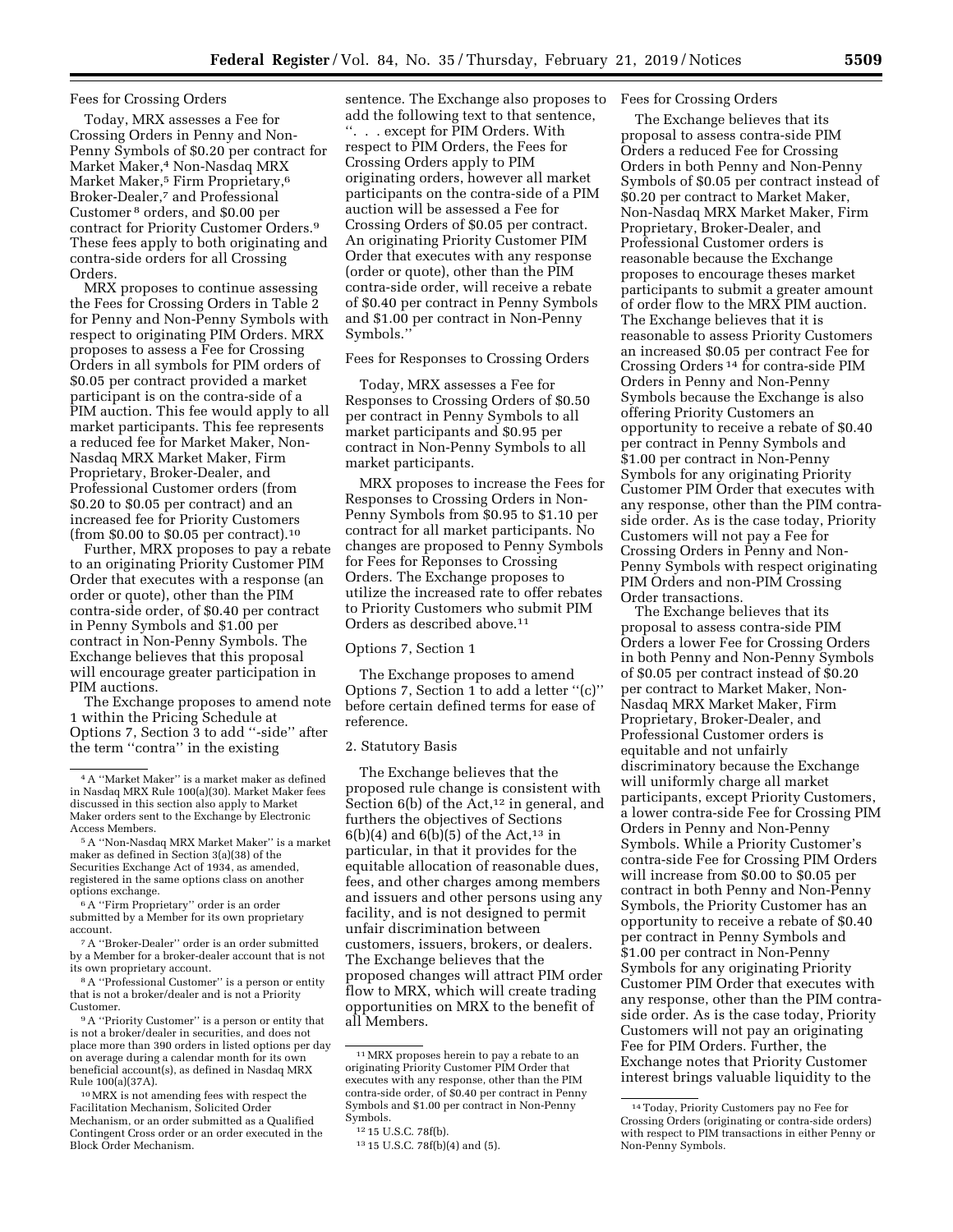market, which liquidity benefits other market participants. Priority Customer liquidity benefits all market participants by providing more trading opportunities, which attracts Market Makers. An increase in the activity of these market participants in turn facilitates tighter spreads, which may cause an additional corresponding increase in order flow from other market participants.

# Fees for Responses to Crossing Orders

The Exchange believes that its proposal to increase the Non-Penny Symbol Fees for Responses to Crossing Orders from \$0.95 to \$1.10 per contract for all market participants is reasonable because while these fees are increasing the Exchange believes that the fees remain competitive and will continue to attract order flow to the Exchange. Further, the Exchange proposes to utilize the increased rate to offer rebates to Priority Customers who submit PIM Orders as described herein.15 Priority Customer liquidity benefits all market participants by providing more trading opportunities, which attracts Market Makers. An increase in the activity of these market participants in turn facilitates tighter spreads, which may cause an additional corresponding increase in order flow from other market participants.

The Exchange believes that its proposal to increase the Non-Penny Symbol Fees for Responses to Crossing Orders from \$0.95 to \$1.10 per contract for all market participants is equitable and not unfairly discriminatory because all market participants will be uniformly assessed the increased fee in Non-Penny Symbols.

### Options 7, Section 1

The Exchange's proposal to amend Options 7, Section 1 to add a letter ''(c)'' before certain defined terms is reasonable, equitable and not unfairly discriminatory because this nonsubstantive amendment merely makes the section easier to reference.

# *B. Self-Regulatory Organization's Statement on Burden on Competition*

The Exchange does not believe that the proposed rule change will impose any burden on competition not necessary or appropriate in furtherance of the purposes of the Act. The Exchange's proposal does not impose a burden on inter-market competition because the proposed fee structure for Crossing Orders remains competitive with other options exchanges. MRX operates in a highly competitive market

in which market participants can readily favor competing venues if they deem fee levels at a particular venue to be excessive, or rebate opportunities available at other venues to be more favorable. In such an environment, the Exchange must continually adjust its fees to remain competitive with other exchanges. Because competitors are free to modify their own fees in response, and because market participants may readily adjust their order routing practices, the Exchange believes that the degree to which fee changes in this market may impose any burden on competition is extremely limited.

### Fees for Crossing Orders

The Exchange believes that its proposal to assess contra-side PIM Orders a lower Fee for Crossing Orders in both Penny and Non-Penny Symbols of \$0.05 per contract instead of \$0.20 per contract to Market Maker, Non-Nasdaq MRX Market Maker, Firm Proprietary, Broker-Dealer, and Professional Customer orders does not impose a burden on intra-market competition because the Exchange will uniformly pay all market participants, except Priority Customers, a lower contra-side Fee for Crossing PIM Orders in Penny and Non-Penny Symbols. While a Priority Customer's contra-side Fee for Crossing PIM Orders will increase from \$0.00 to \$0.05 per contract in Penny and Non-Penny Symbols, the Priority Customer has an opportunity to receive a rebate of \$0.40 per contract in Penny Symbols and \$1.00 per contract in Non-Penny Symbols for any originating Priority Customer PIM Order that executes with any response, other than the PIM contraside order. As is the case today, Priority Customers will not pay an originating Fee for PIM Orders. Further, the Exchange notes that Priority Customer interest brings valuable liquidity to the market, which liquidity benefits other market participants. Priority Customer liquidity benefits all market participants by providing more trading opportunities, which attracts Market Makers. An increase in the activity of these market participants in turn facilitates tighter spreads, which may cause an additional corresponding increase in order flow from other market participants.

### Fees for Responses to Crossing Orders

<sup>15</sup> See note 9 above. Competition because all market <sup>16</sup> 15 U.S.C. 78s(b)(3)(A)(ii). The Exchange believes that its proposal to increase the Non-Penny Symbol Fees for Responses to Crossing Orders from \$0.95 to \$1.10 per contract for all market participants does not impose a burden on intra-market

participants will be uniformly assessed the increased fee in Non-Penny Symbols.

# Options 7, Section 1

The Exchange's proposal to amend Options 7, Section 1 to add a letter ''(c)'' before certain defined terms does not impose an undue burden on intramarket competition because this nonsubstantive amendment merely makes the section easier to reference.

# *C. Self-Regulatory Organization's Statement on Comments on the Proposed Rule Change Received From Members, Participants, or Others*

No written comments were either solicited or received.

# **III. Date of Effectiveness of the Proposed Rule Change and Timing for Commission Action**

The foregoing rule change has become effective pursuant to Section 19(b)(3)( $\bar{A}$ )(ii) of the Act.<sup>16</sup> At any time within 60 days of the filing of the proposed rule change, the Commission summarily may temporarily suspend such rule change if it appears to the Commission that such action is: (i) Necessary or appropriate in the public interest; (ii) for the protection of investors; or (iii) otherwise in furtherance of the purposes of the Act. If the Commission takes such action, the Commission shall institute proceedings to determine whether the proposed rule should be approved or disapproved.

### **IV. Solicitation of Comments**

Interested persons are invited to submit written data, views, and arguments concerning the foregoing, including whether the proposed rule change is consistent with the Act. Comments may be submitted by any of the following methods:

### *Electronic Comments*

• Use the Commission's internet comment form (*[http://www.sec.gov/](http://www.sec.gov/rules/sro.shtml)  [rules/sro.shtml](http://www.sec.gov/rules/sro.shtml)*); or

• Send an email to *[rule-comments@](mailto:rule-comments@sec.gov) [sec.gov.](mailto:rule-comments@sec.gov)* Please include File Number SR– MRX–2019–02 on the subject line.

### *Paper Comments*

• Send paper comments in triplicate to Secretary, Securities and Exchange Commission, 100 F Street NE, Washington, DC 20549–1090. All submissions should refer to File Number SR–MRX–2019–02. This file number should be included on the subject line if email is used. To help the Commission process and review your